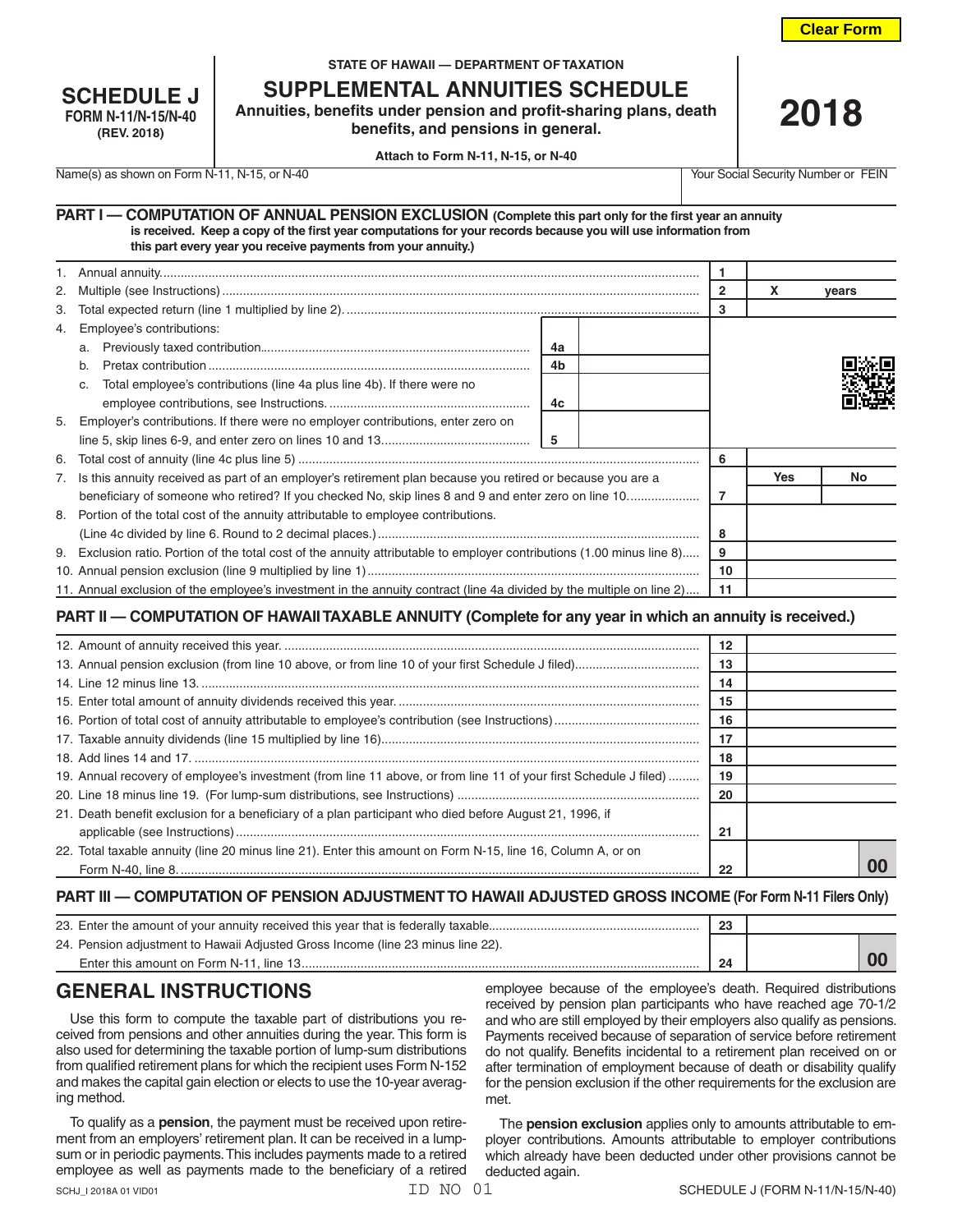**Note:** Section 18-235-7-03(c), Hawaii Administrative Rules, clarifies that pension plan distributions received after 1997 are exempt from the Hawaii income tax when the distributions are attributable to certain em ployer contributions. The purpose of the rule is to exempt distributions attributable to employer contributions, notwithstanding the employer's choice of entity for doing business (i.e., sole proprietorship, S corpora tions, partnerships, and limited liability companies).

## **WHO MUST USE THIS FORM**

You **MUST** use this form if you received payment from any of the following:

- 1. A privately purchased annuity. The portion of your cost included in each distribution may be excluded.
- 2. A profit-sharing plan to which employee contributions were made. Only the increase in the value of the plan attributable to your con tributions is taxable.
- 3. A death benefit as a beneficiary of a deceased employee.
- 4. A pension plan to which employee contributions were made (i.e. both the employee and the employer contributed towards the cost of the pension). Only the increase in the value of the plan attribut able to your contributions is taxable.
- 5. A qualified retirement plan in the form of a lump-sum and you are using Form N-152 to make a capital gain election or to use the 10-year averaging method to report the lump-sum distribution.
- 6. A hybrid plan which is partly pension and partly deferred com pensation, such as a 401(k) plan with a profit-sharing component or employer matching program, an SEP plan with employer con tributions as well as salary reduction option, or any similar hybrid plan.

If you did not contribute to the cost of your annuity that is not a part of an employer's pension plan or you recovered your entire cost before July 1, 1989, under the prior three year recovery rule, report your total annuity received this year on Form N-15, line 16, Column A. If you are filing Form N-11, the taxable amount should have already been includ ed in the amount reported as federal adjusted gross income on line 7.

If you receive benefits from more than one plan, a separate Sched ule J must be completed for each plan.

## **WHO SHOULD NOT USE THIS FORM**

DO **NOT** use this form if you received a payment from any of the following:

- 1. An annuity you receive which is NOT part of your employer's pen sion plan AND to which no employee contributions were made. The full amount received is taxable and must be reported on Form N-15, line 16, column A. If you are filing Form N-11, the taxable amount should have already been included in the amount reported as federal adjusted gross income on line 7.
- 2. An annuity you receive which is NOT part of your employer's pen sion plan in which the cost to you was recovered before July 1, 1989, under the three year recovery rule formerly permitted. The full amount received is taxable and must be reported on Form N-15, line 16, Column A. If you are filing Form N-11, the taxable amount should have already been included in the amount report ed as federal adjusted gross income on line 7.
- 3. A pension plan to which NO employee contributions were made (i.e. the employer paid for the entire cost of the pension) if distribu tions are made after retiring or after attaining the age of 70-1/2. The entire amount is NOT subject to Hawaii taxation and need not be reported. If you are filing Form N-11, the amount reported as taxable for federal should be included on Form N-11, line 13.
- 4. A pension plan to which NO employee contributions were made (i.e. the employer paid for the entire cost of the pension) if distribu tions are made for any reason other than retirement or the attain ment of age 70-1/2 (e.g., you quit, were laid off or fired, the plan was terminated, etc.). The full amount received is taxable and must be reported on Form N-15, line 16, Column A. If you are filing Form N-11, the taxable amount should have already been included in the amount reported as federal adjusted gross income on line 7.
- 5. The state retirement system or any other public retirement system. Distributions from a public retirement system are not subject to Hawaii's personal net income tax. However, distributions attribut able to voluntary contributions made under an elective right by an employee of a government employer are subject to Hawaii per sonal income tax (see sections 18-235-7-01 through 18-235-7- 03, Hawaii Administrative Rules (HAR)). If voluntary contributions were made, use this form to calculate the amount of the pension income subject to Hawaii personal income tax. If you are filing Form N-11, the amount reported as taxable pension for federal income tax purposes, but excluded from Hawaii personal income tax, should be included on Form N-11, line 13.

If you have received a lump-sum distribution, also see Form N-152, Tax on Lump-Sum Distributions.

See Administrative Rules section 18-235-7-01 through 18-235-7-03 for further information.

## **LINE-BY-LINE INSTRUCTIONS**

#### **PART I — COMPUTATION OF THE ANNUAL PENSION EXCLUSION — Use this part to compute the amount of the nontaxable portion of pension or annuity payments received each year.**

This part must be completed only in the first year a distribution is received. The computations made in this part will not change from year to year. Keep a copy of this part since you will need the information each year a distribution is received to compute the taxable portion of the distribution.

**Line 1. Annual annuity —** Enter the amount you will receive each year. If you received a distribution for only part of a year, report an amount that reflects what you would have received had distributions been made for a 12 month period.

Include on this line only amounts that are fixed and definite. Any indefinite or varying amounts should be included in Part II, line 15.

If you are using this form to determine the taxable amount of a lumpsum distribution to be reported on Form N-152, enter on line 1 the total amount of the distribution. If you are electing to include in taxable in come this year the net unrealized appreciation (NUA) of your employ er's securities received as part of the distribution, include on this line the appropriate amount from the box which is your NUA in employer's securities on federal Form 1099-R.

**Line 2. Multiple —** Enter the multiple used for federal purposes to de termine the expected return on the contract. This number represents the expected number of years that the annuity will be paid based on your age and other factors. See the discussion regarding Expected Re turn and actuarial tables in Internal Revenue Service Publication 939.

If you are using this form to determine the taxable amount of a lumpsum distribution to be reported on Form N-152, enter "1" on this line.

**Line 4a. Employee's contributions which were previously taxed —** This includes premiums, contributions, or other amounts paid including amounts your employer contributed if you were required to include these amounts in income.